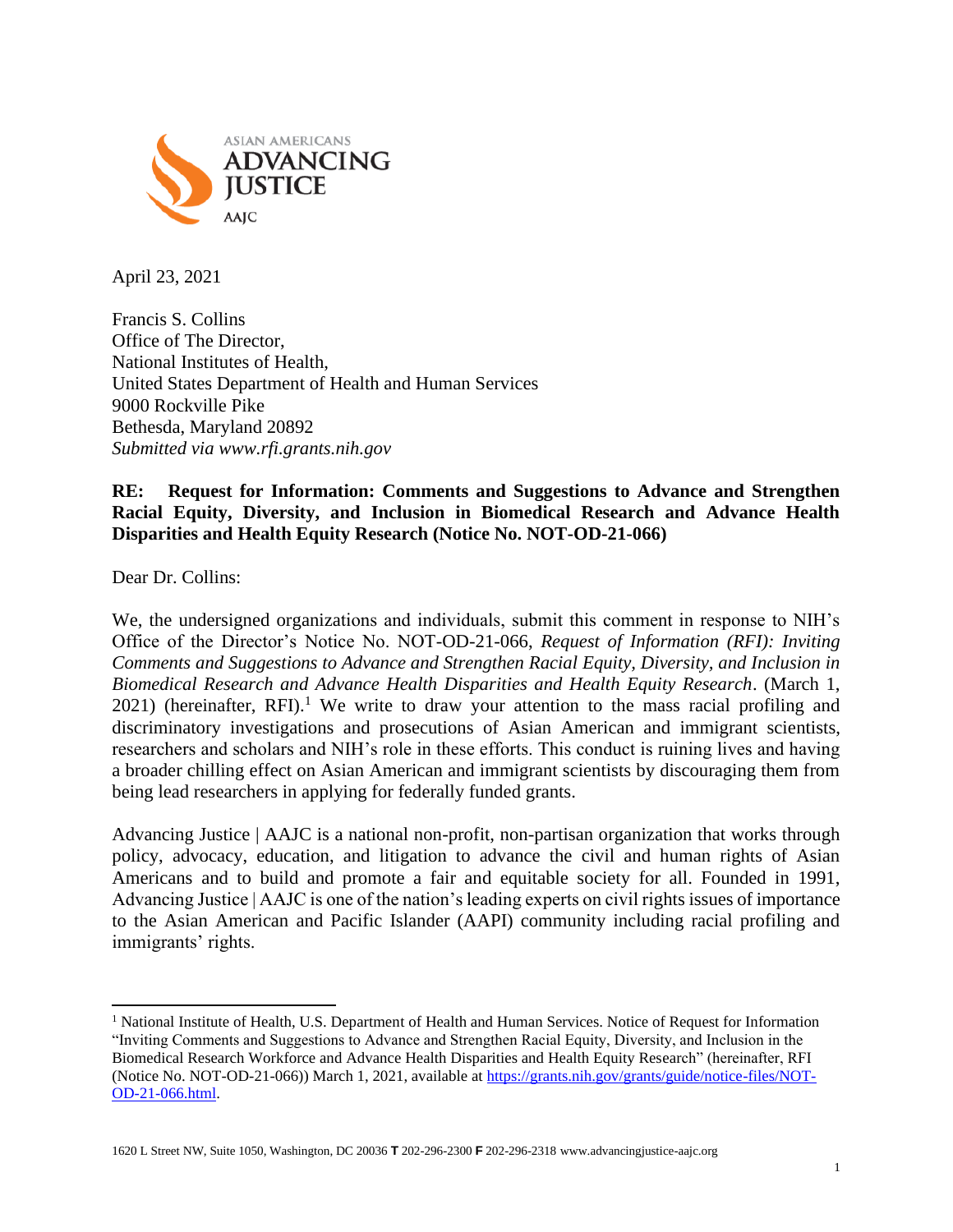We appreciate this opportunity to comment on the harms resulting from the racial discrimination and profiling of Asian Americans and Asian immigrants in the scientific research environment. Asian American communities have been grossly impacted by the profiling and wrongful prosecutions for espionage of students, scientists, and researchers of Asian descent under the pretext of securing American research. While the prosecutions of Asian American and Asian immigrant scientists did not begin with the administration's "China Initiative," the White House mandate increased pressure on the FBI to scrutinize and target Asian Americans and Asian immigrants based on their ethnicity rather than criminal activity. In turn, the FBI have pressured academic institutions and grantmaking agencies such as NIH to participate in racial, ethnic, and national origin discrimination and profiling, impacting scientists, researchers, and scholars of Asian descent across the country. NIH intervention and investigations have led to the dismissal, resignation, and termination of Asian scientists, as well a growing fear among Asian Americans and Asian immigrants of being targeted and scapegoated based on their race, ethnicity, and national origin.

The pervasive racial bias and targeting of Asian Americans is not new, but a continuing reality that has been fueled in recent years by a growing xenophobic and racist backlash against immigrants. Despite being part of the fabric of American society for centuries, Asian immigrants and their descendants are viewed as "perpetual foreigners," and not American. This racism has manifested itself at many points throughout U.S. history, including with the "Yellow Peril" and the Chinese Exclusion Act of 1882, the incarceration of over 120,000 Japanese Americans during World War II, and the scapegoating and violence directed against the Arab, Middle Eastern, Muslim, and South Asian communities after 9/11. Asian Americans are now living in the midst of the latest wave of resurgent xenophobia that is inextricably tied to this nation's history. Not only are AAPI communities profiled by our own country as spies and terrorists, but the xenophobic rhetoric in our political discourse has also created a toxic atmosphere, emboldening those who would act on hate, terrorizing our communities.

Xenophobic, anti-immigrant, and racist rhetoric used by former President Trump and other elected officials fueled this resurgent xenophobia against immigrants and those of Asian descent.<sup>2</sup> Former President Trump and other elected officials blamed China for COVID-19, and called it the "Chinese virus," "Wuhan virus," "kung flu," and "China plague." Public health experts have advised that language that stigmatizes communities must not be used.<sup>3</sup> Public and government officials must be cautious of engaging in anti-China rhetoric and must challenge colleagues and peers who do so. The cost to the Asian American community is clear. A Pew Report published in July 2020 revealed similar findings, with a majority of Asian adults (58%) saying it is more common for people to express racist or racially insensitive views about people who are Asian than it was before the COVID-19 outbreak. $4$ 

1620 L Street NW, Suite 1050, Washington, DC 20036 **T** 202-296-2300 **F** 202-296-2318 www.advancingjustice-aajc.org

<sup>&</sup>lt;sup>2</sup> The Advancing Justice affiliation launched the Stand Against Hatred website in January 2017 in response to the increase in hate incidents against Asian Americans connected to this anti-Asian, anti-immigrant, and racist rhetoric from former President Trump's presidential campaign in the 2016 election cycle.

<sup>&</sup>lt;sup>3</sup> "WHO issues best practices for naming new human infectious diseases," World Health Organization (May 8, 2015), [WHO issues best practices for naming new human infectious diseases.](https://www.who.int/news/item/08-05-2015-who-issues-best-practices-for-naming-new-human-infectious-diseases)

<sup>4</sup> Pew Research Center, "Many Black and Asian Americans Say They Have Experienced Discrimination Amid the COVID19 Outbreak," (July 1, 2020), https://www.pewresearch.org/social-trends/2020/07/01/many-black-and-asianamericans-say-they-have-experienced-discrimination-amid-the-covid-19-outbreak/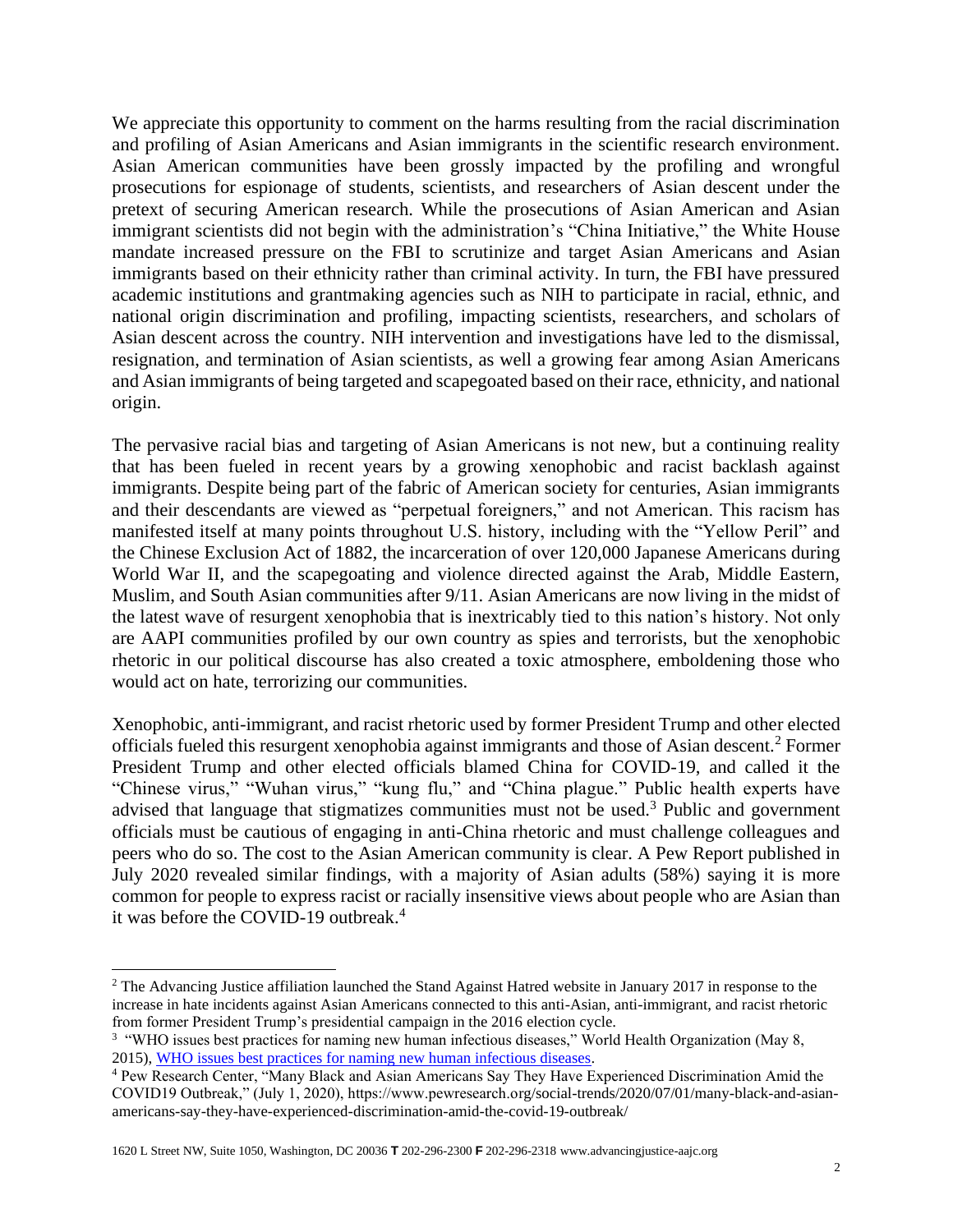President Biden has made it clear that combating racism, xenophobia, and intolerance against Asian Americans will be an important priority for the administration. President Biden's executive actions disavowed discrimination against the AAPI community, including signing a Presidential Memorandum to condemn and combat racism, xenophobia, and intolerance against Asian Americans and Pacific Islanders in the United States on January 26, 2021. We are pleased with President Biden's recommitment to these efforts in his recent announcement on actions to respond to anti-Asian violence, xenophobia and bias on March 30, 2021. We urge federal agencies including NIH to follow President Biden's commitment to combat racism and xenophobia against those of Asian descent and look forward to these efforts.

As part of NIH's goal to foster a research community free from discrimination based on race, we seek to draw NIH's attention to the harmful and ineffective racial profiling conducted by federal agencies in their investigation and prosecutions of Asian Americans and Asian immigrants. We are deeply concerned about the federal government's racial, ethnic, and national origin profiling and discriminatory investigations and prosecutions of Asian Americans and Asian immigrants, which are harming the lives of not just individuals, their families, and communities, but eroding the health of our democracy. Biased public statements by public officials, combined with data and individual cases indicating that there have been unjust arrests and prosecutions of Asian Americans, have raised red flags for us that federal agencies are engaged in biased investigations and policing. We encourage NIH to consider the facts below in contemplating any further strategies or efforts to promote racial equity in NIH, NIH-supported institutions, and the greater scientific community.

# **I. The Government Has Heavily Scrutinized and Racially Targeted Asian Americans and Asian Immigrants, Particularly Through the "China Initiative"**

The government has been heavily scrutinizing and racially targeting Asian American and Asian immigrant scientists and researchers, particularly through the "China Initiative." Although the U.S. Department of Justice ("DOJ") presents it as a national security measure meant to combat economic espionage by the Chinese government, the China Initiative's reach has become overbroad. In its quest to protect national security, the government casts a wider-than-necessary net and uses overly simplistic measures that are susceptible to abuse by law enforcement to the detriment of people of Chinese origin—citizens and immigrants alike.

The current social and political environment has created fear among our communities as rhetoric from public leaders encourages bias and fosters hate against Asian Americans and Asian immigrants. One need look no further than former President Trump's choice to refer to the coronavirus as "'kung flu,' eliciting laughter and wild cheers" at recent rallies in Oklahoma and Arizona in late June 2020.<sup>5</sup> In yet another example, former President Trump, at a private event in 2018, "noted of an unnamed country that the attendee said was clearly China, 'almost every student that comes over to this country is a spy.'"<sup>6</sup> Senator Tom Cotton made similar remarks, stating

<sup>5</sup> Colby Itkowitz, *Trump Again Uses Racially Insensitive Term to Describe Coronavirus*, WASH. POST (June 23, 2020), [https://www.washingtonpost.com/politics/trump-again-uses-kung-flu-to-describe-coronavirus/2020/06/23/](https://www.washingtonpost.com/politics/trump-again-uses-kung-flu-to-describe-coronavirus/2020/06/23/0ab5a8d8-b5a9-11ea-aca5-ebb63d27e1ff_story.html) [0ab5a8d8-b5a9-11ea-aca5-ebb63d27e1ff\\_story.html.](https://www.washingtonpost.com/politics/trump-again-uses-kung-flu-to-describe-coronavirus/2020/06/23/0ab5a8d8-b5a9-11ea-aca5-ebb63d27e1ff_story.html)

<sup>6</sup> Annie Karni, *Trump Rants Behind Closed Doors with CEOs*, POLITICO (Aug. 8, 2018), [https://www.politico.com/story/2018/08/08/trump-executive-dinner-bedminster-china-766609.](https://www.politico.com/story/2018/08/08/trump-executive-dinner-bedminster-china-766609)

<sup>1620</sup> L Street NW, Suite 1050, Washington, DC 20036 **T** 202-296-2300 **F** 202-296-2318 www.advancingjustice-aajc.org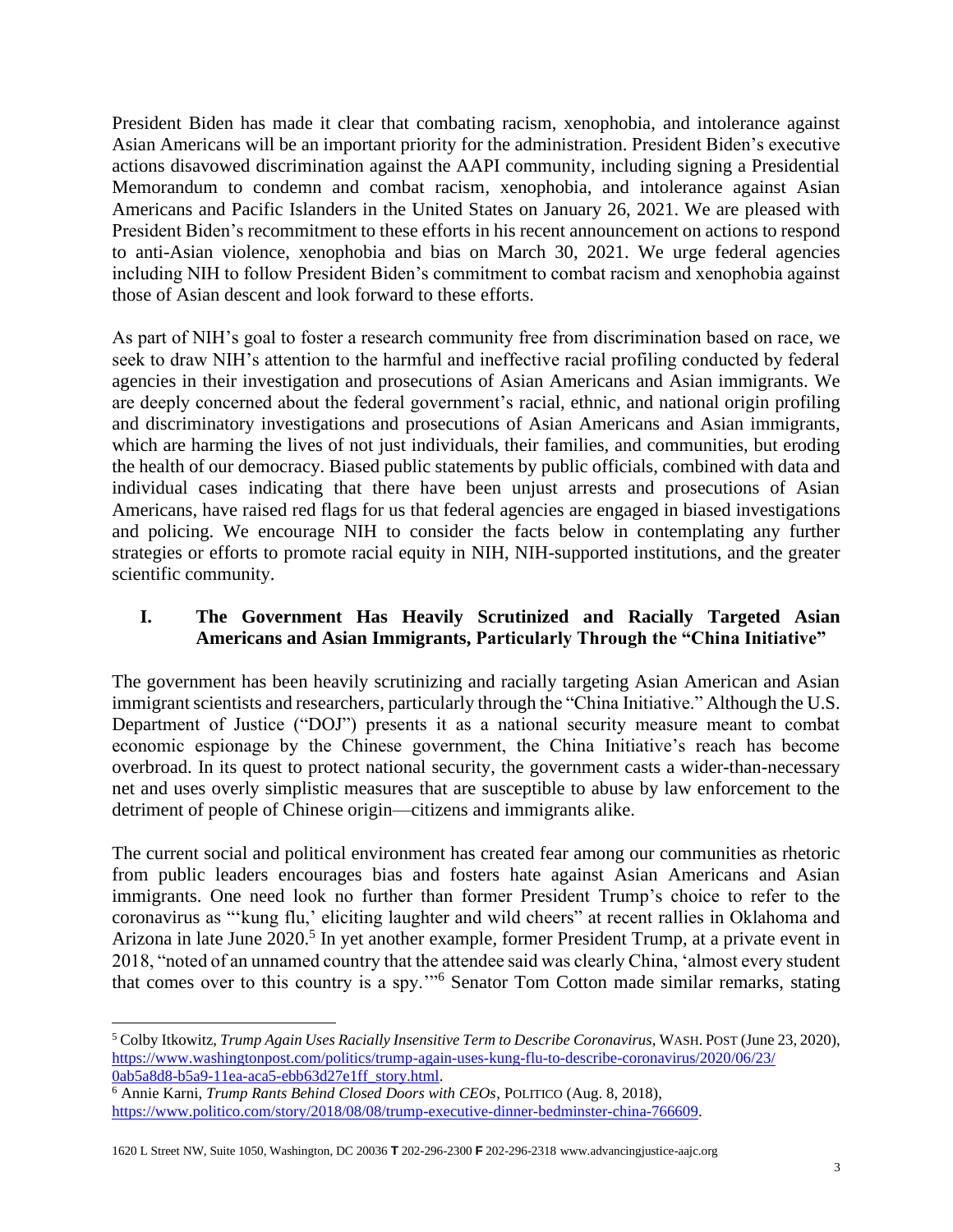broadly that Chinese students come to the U.S. "to steal [] property."<sup>7</sup> In an interview last year with Fox News, Secretary of State Michael Pompeo made the following sweeping, dangerous statement: "[S]tudents that come here who have connections deeply to the Chinese state, they shouldn't be here in our schools spying."<sup>8</sup> This rhetoric has alarmed academic institutions and raised concerns within the Asian American community.<sup>9</sup> This rhetoric has translated into racially biased policies and government efforts such as the "China Initiative," which create widespread fear among Asian American and Asian immigrant scientists and promote bigotry against the greater Asian American community.

This is not a new phenomenon. For more than a decade, the government has prosecuted people of Chinese and Asian descent at a disproportionate rate under the Economic Espionage Act of 1996 ("EEA").<sup>10</sup> Although the EEA was intended to address economic espionage from all foreign governments following the Cold War, it has increasingly been used to prosecute those of Chinese or Asian descent.<sup>11</sup> Between 1996 and 2009, 17% of the defendants charged under the EEA's provisions were of Chinese descent.<sup>12</sup> Since 2009, that percentage has more than tripled, jumping to 52%.<sup>13</sup> Moreover, Asian Americans and immigrants are overall more likely than any other racial group to be charged under the EEA, making up  $62\%$  of EEA defendants charged since  $2009$ .<sup>14</sup> For individuals of Asian descent who were prosecuted, the rate at which they were "acquitted at trial, pled guilty only to 'false statements' and released on probation, or, most often, had all charges dropped against them" was twice as high as individuals of any other race.<sup>15</sup>

In November 2018, Former U.S. Attorney General Jeff Sessions launched the "China Initiative" to counter the threat of economic espionage and trade secrets theft conducted by or for the benefit of the "communist regime in China."<sup>16</sup> The White House mandate put great pressure on the FBI to scrutinize and target Asian Americans and Asian immigrants—particularly of Chinese descent based on their ethnicity, rather than on suspicion of criminal activity. For example, in 2020 John Demers, the Justice Department's Assistant Attorney General for National Security, stated that the DOJ wanted each of the country's 94 U.S. Attorney's districts to bring cases of Chinese espionage or economic theft, without any apparent reason to believe that such crimes were being committed

<sup>7</sup> Ros Krasny, *GOP Senator Says Don't Let Chinese Students Study STEM in U.S.*, BLOOMBERG (Apr. 26, 2020), [https://www.bloomberg.com/news/articles/2020-04-26/gop-senator-says-don-t-let-chinese-students-study-stem-in-u](https://www.bloomberg.com/news/articles/2020-04-26/gop-senator-says-don-t-let-chinese-students-study-stem-in-u-s)[s.](https://www.bloomberg.com/news/articles/2020-04-26/gop-senator-says-don-t-let-chinese-students-study-stem-in-u-s)

<sup>8</sup> *Secretary Michael R. Pompeo with Laura Ingraham of Fox News*, U.S. DEP'T OF STATE (May 28, 2020), [https://www.state.gov/secretary-michael-r-pompeo-with-laura-ingraham-of-fox-news-2/.](https://www.state.gov/secretary-michael-r-pompeo-with-laura-ingraham-of-fox-news-2/)

<sup>9</sup> *See Information About the Department of Justice's China Initiative and a Compilation of China-Related Prosecutions Since 2018*, U.S. DEP'T OF JUSTICE (Mar. 9, 2021), https://www.justice.gov/nsd/information-aboutdepartment-justice-s-china-initiative-and-compilation-china-related. [hereinafter "China Initiative"].

<sup>10</sup> *See* Andrew Chongseh Kim, *Prosecuting Chinese "Spies": An Empirical Analysis of the Economic Espionage Act*, 40 Cardozo L. Rev. 749, 763 (2018).

<sup>11</sup> *Id.* at 753.

 $12$  *Id.* 

 $^{13}$  *Id.* 

<sup>14</sup> *Id.* 

 $15$  *Id.* 

<sup>&</sup>lt;sup>16</sup> Attorney General Jeff Sessions Announces New Initiative to Combat Chinese Economic Espionage, U.S. DEP'T OF JUSTICE (Nov. 1, 2018),

https://www.justice.gov/opa/speech/attorney-general-jeff-sessions-announces-new-initiative-combat-chineseeconomic-espionage.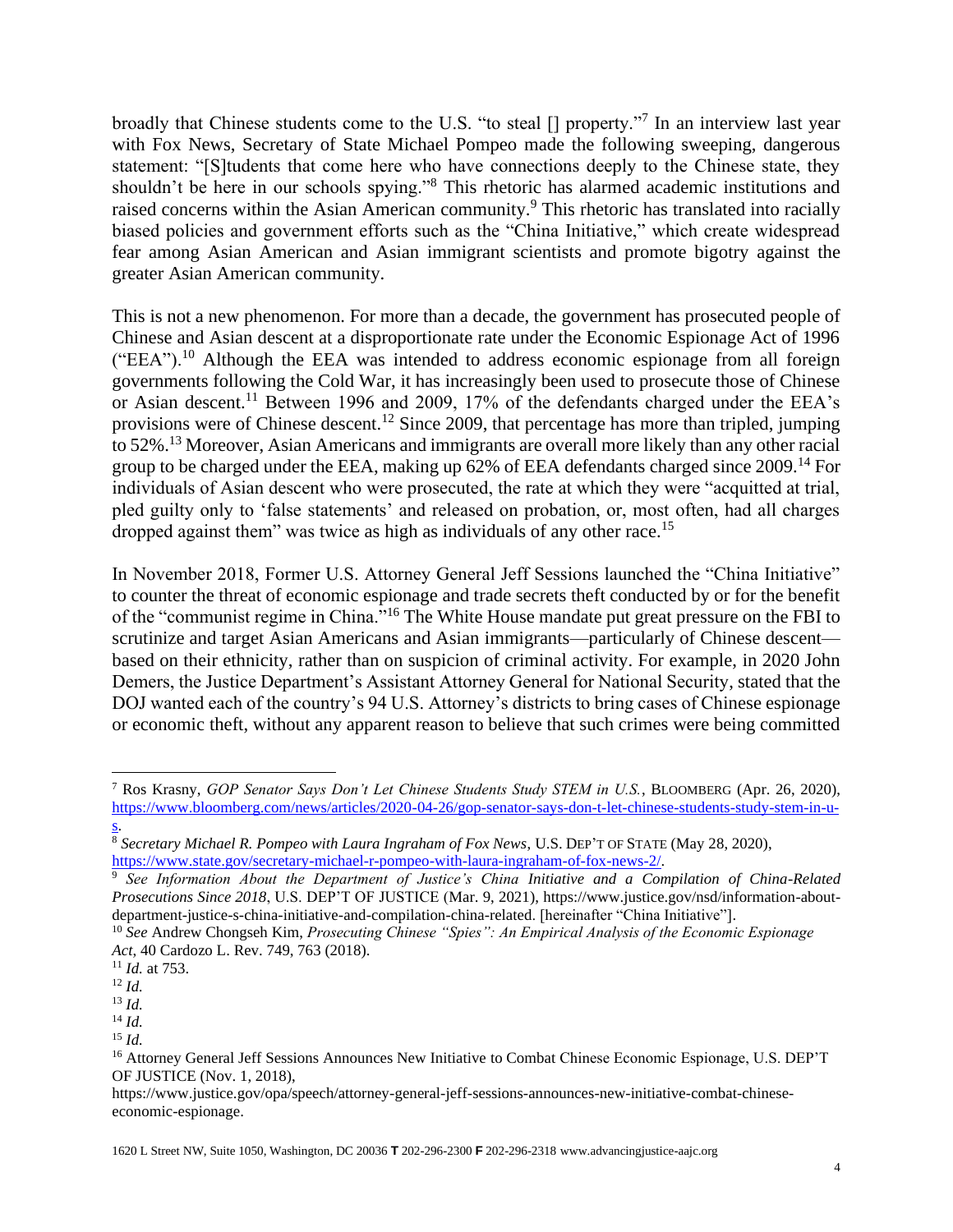in every district in the country.<sup>17</sup> In practice, many of the investigations and prosecutions under this initiative are not based upon evidence of economic espionage and do not target individuals acting at the direction of or on behalf of the PRC government or Chinese Communist Party. Instead, these investigations target individuals with any "nexus to China," <sup>18</sup> which often is merely ancestral, leading to profiling by race, ethnicity, and national origin. When the government fails to find evidence of economic espionage, it then opts to charge people for lesser offenses, such as making false statements during the course of the investigation.

Federal prosecutors are also charging many Asian Americans and Asian immigrants with federal crimes based on administrative errors or minor offenses, such as failing to fully disclose conflictof-interest information to their universities or research institutions and other activities that are not normally treated as crimes except under the pretext of combating economic espionage. As of November 12, 2020, DOJ's own press releases about the "China Initiative" show that only about 25% of the 61 cases under the initiative are for economic espionage.<sup>19</sup> The rest of the prosecutions were for ancillary matters or minor crimes, such as making false statements, and "lying" on university conflicts of interest forms. Still many other individuals were investigated by the FBI or NIH and not prosecuted yet faced employment consequences such as terminations.<sup>20</sup> The DOJ's strategy is ineffective against combatting security threats, but also extremely harmful to the Asian American community.<sup>21</sup> It has also damaged American leadership in science and international collaboration on basic research.

Through rhetoric, rapidly changing policies, and targeted prosecutions, Asian American and Asian immigrant scientists and researchers are again caught in a pattern of suspicion and racial discrimination that has harmed Asian American communities in the United States for more than 150 years. We describe below existing agency biases and profiling, and how efforts to prosecute our communities have been extremely harmful. We caution against overly broad policies that would exclude the vast majority of students, scientists, and researchers of Asian descent who contribute to the U.S. research enterprise, our economy, and our communities. We provide recommendations to address the profiling of our communities. Profiling does not make the United States safer and serves only to undermine the very values and characteristics that propelled the United States as a global leader in innovation, science, and technology.

## **II. Racist and Biased Rhetoric by FBI Officials Drives Racially Targeted Decision-Making and Training**

The government has shifted from a policy of engagement with China to an emphasis on the "threat" of China.<sup>22</sup> Part of this shift includes the change in treatment of any individuals connected to China

<sup>17</sup> Betsy Woodruff Swan, *Inside DOJ's Nationwide Effort to Take on China*, POLITICO (Apr. 7, 2020),

https://www.politico.com/news/2020/04/07/justice-department-china-espionage-169653.

<sup>18</sup> *See* "China Initiative," *supra* note 9.

<sup>19</sup> *Id.*

<sup>20</sup> Chia-Yi Hou, *More Scientists Dismissed for Undisclosed Foreign Ties, Says NIH,* THE SCIENTIST (Jun. 28, 2019), https://www.the-scientist.com/news-opinion/more-scientists-dismissed-for-undisclosed-foreign-ties--saysnih-66060.

<sup>21</sup> *Racial Profiling*, ACLU (2019), https://www.aclu.org/issues/racial-justice/race-and-criminal-justice/racialprofiling.

<sup>22</sup> *See* "China Initiative," *supra* note 9.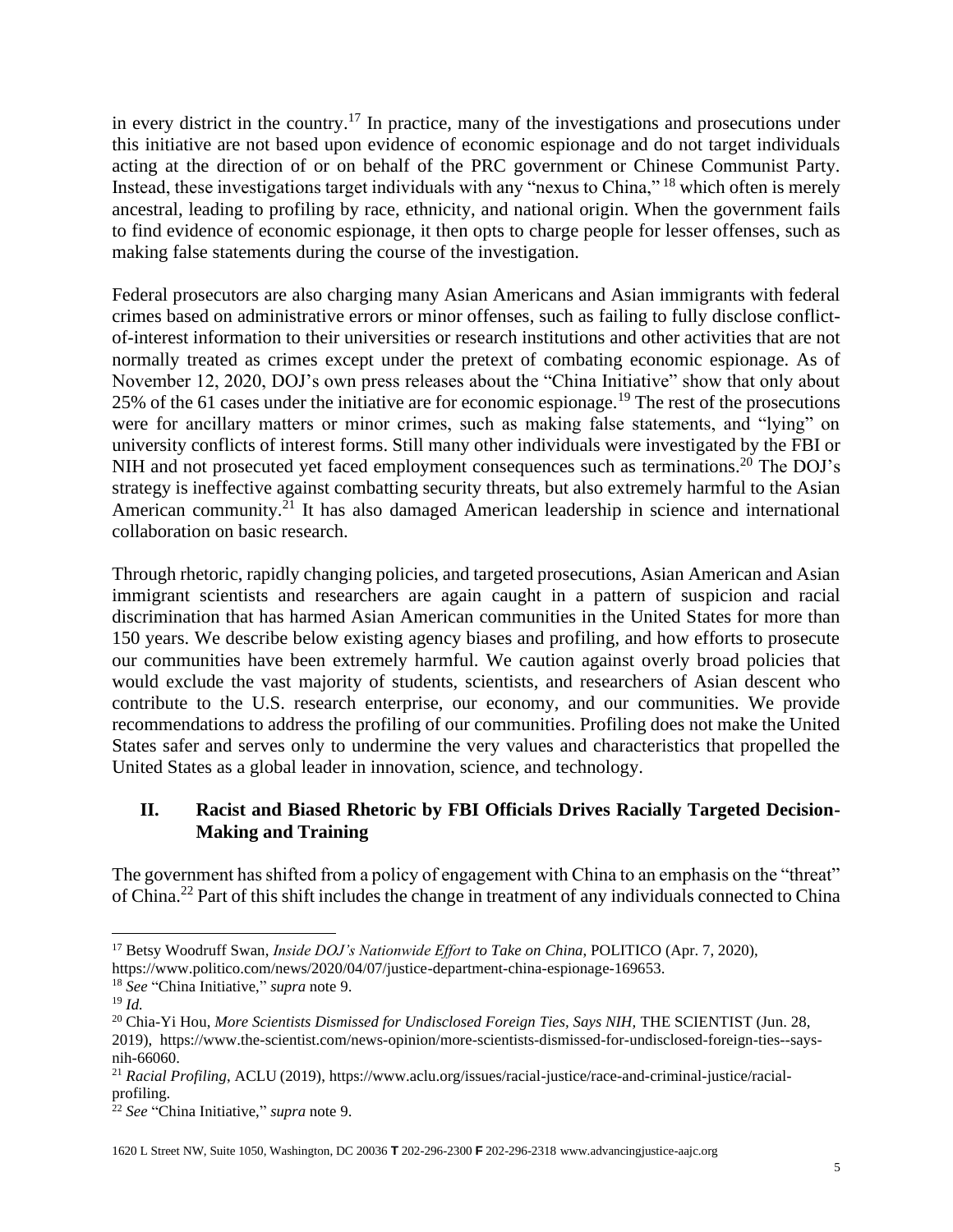as the FBI adopts "a whole of society" approach toward all individuals of Asian descent. The FBI "view[s] the China threat as not just a whole of government threat, but [also] a whole of society threat<sup> $23$ </sup> encompassing those of Asian descent, including civilians such as professors and academics. As recently as February 2020, FBI Director Christopher Wray called for a "whole-ofsociety" response to Chinese economic espionage and the threat of "non-traditional collectors," singling out graduate students and researchers.<sup>24</sup> Director Wray painted with a broad brush for all persons of Chinese descent when he stated that the FBI "in almost every field office …around the country" sees counterintelligence risks in Chinese professors, scientists and students "across basically every discipline,"<sup>25</sup> casting hundreds of thousands of Chinese professionals and students in academia as potential threats to the U.S.<sup>26</sup>

This racially biased rhetoric from government officials in turn influences the decision-making, culture, and training at federal agencies. According to a recent study of over a dozen former federal investigators, "[the] distrust of people of Chinese heritage [too often] drives decision-making at the FBI and other U.S. security agencies."<sup>27</sup> The report found that the FBI started an initiative that mapped out U.S. neighborhoods by race and ethnicity to monitor potential terrorists and spies in 2005.<sup>28</sup> An FBI memo revealed that the FBI continued the initiative by doing an assessment for Chinese communities in San Francisco in 2009.<sup>29</sup> Not only were strategic decisions and investigations based on this inherent distrust of those of Chinese descent, but training materials perpetuated and created a culture of bias and distrust against Asian Americans and Asian immigrants.

According to former FBI agent Mike German, after September 11, "[X]enophobia . . . spread like a cancer"<sup>30</sup> within the FBI and impacted FBI training materials for both Muslim Americans and Chinese Americans. One presentation on "the Chinese" warned, "Never attempt to shake hands with an Asian."<sup>31</sup> A counterintelligence presentation, in turn, "warn[ed] agents against giving too many compliments to a Chinese woman as it might suggest a romantic relationship is desired,

<sup>24</sup> Christopher Wray, Director, Fed. Bureau of Investigation, Responding Effectively to the Chinese Economic Espionage Threat, Remarks at the Department of Justice China Initiative Conference (Feb. 6, 2020), [https://www.fbi.gov/news/speeches/responding-effectively-to-the-chinese-economic-espionage-threat.](https://www.fbi.gov/news/speeches/responding-effectively-to-the-chinese-economic-espionage-threat)

<sup>23</sup> *Open Hearing on Worldwide Threats: Before the S. Select Comm. on Intelligence*, 115th Cong. 50 (2018) (statement of Christopher A. Wray, Director, Fed. Bureau of Investigation) [hereinafter *Open Hearing on Worldwide Threats*].

<sup>25</sup> *Open Hearing on Worldwide Threats*, *supra* note 23.; *see also* Elizabeth Redden, *The Chinese Student Threat?*, INSIDE HIGHER ED (Feb 15, 2018), https://www.insidehighered.com/news/2018/02/15/fbi-director-testifies-chinesestudents-and-intelligence-threats.

<sup>&</sup>lt;sup>26</sup> Our organization signed a letter requesting a meeting with Director Wray on March 1, 2018 along with other civil rights organizations regarding his statement and we have yet to receive a meeting. See here for more information:

http://www.committee100.org/press\_release/community-organizations-call-for-meeting-with-fbi-director-

christopher-wray-regarding-profiling-of-students-scholars-and-scientists-with-chinese-origins/.

<sup>27</sup> Peter Waldman, *Mistrust and the Hunt for Spies Among Chinese Americans*, BLOOMBERG (Dec. 10, 2019) (according to a recent study of more than a dozen former federal investigators),

[https://www.bloomberg.com/news/features/2019-12-10/the-u-s-government-s-mistrust-of-chinese-americans.](https://www.bloomberg.com/news/features/2019-12-10/the-u-s-government-s-mistrust-of-chinese-americans) <sup>28</sup> *Id.*

<sup>29</sup> *Id.* The FBI memo was obtained by ACLU in 2011.

<sup>30</sup> MIKE GERMAN, DISRUPT, DISCREDIT, AND DIVIDE 77, 339 (The New Press 2019).

<sup>31</sup> *Id.* at 83, 339.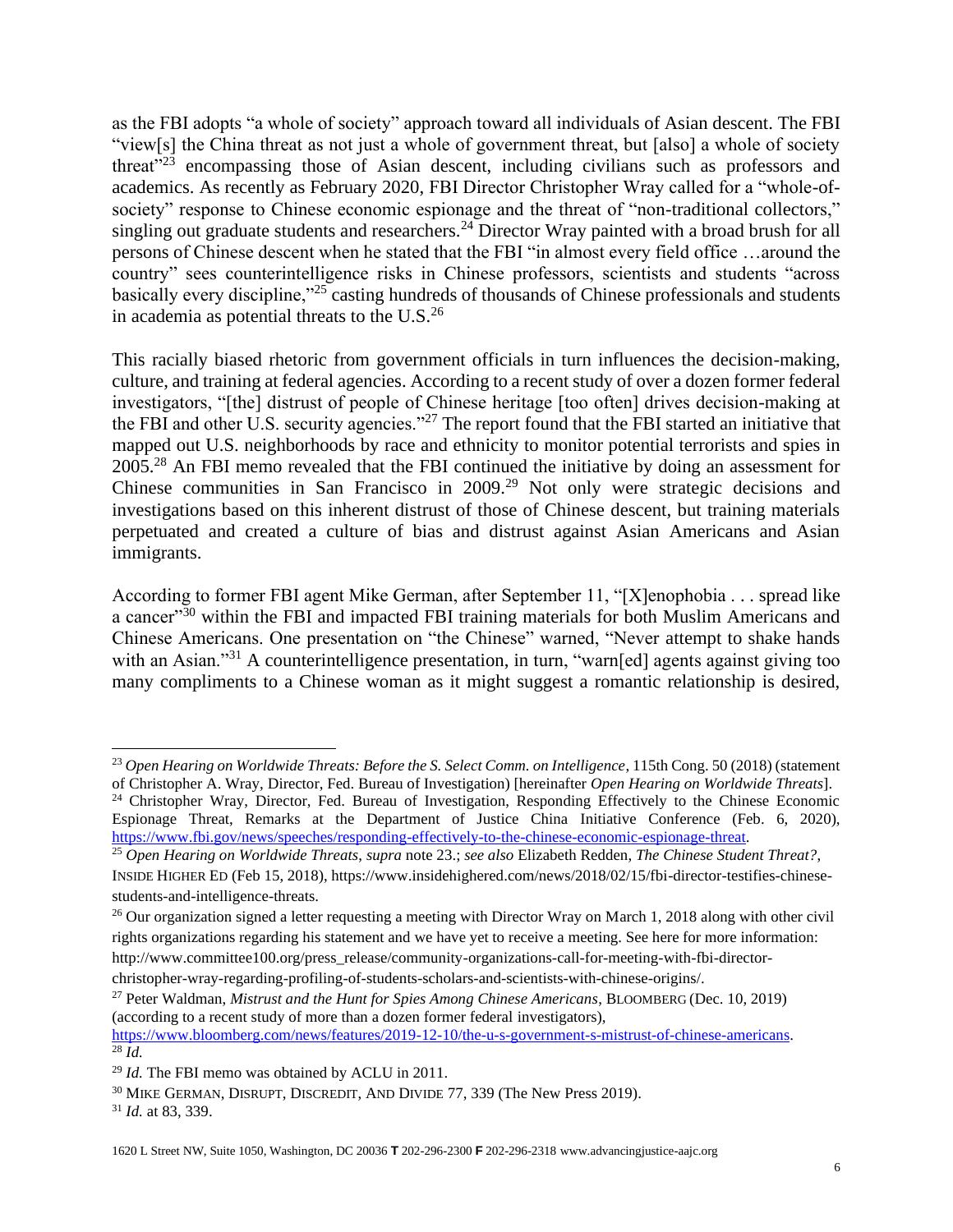[and] another [told agents] to never stare at or attempt to shake hands with an Asian."<sup>32</sup> This training fostered the idea of Asian Americans and Asian immigrants as "the threatening 'other'" rather than as "fellow American[s]," and furthered the narrative of Asian Americans as the "perpetual foreigner" where "Asian Americans . . . [are] . . . more closely associate[ed] . . . with their ethnicity and national origin than their nationality, no matter how long they've been Americans."<sup>33</sup> The training is "more likely to implant bias than to educate agents about the complex behavior of spies."<sup>34</sup> These training materials, lack of diversity, and existing practices fostered an environment ripe for bias and profiling against Asian Americans.<sup>35</sup> According to German, even Asian FBI agents and other federal agency employees of Asian descent have felt marginalized and targeted by the agencies they serve.<sup>36</sup>

#### **III. NIH's Entanglement with the FBI Has Resulted in Biased Investigations and Profiling of Individuals of Asian Descent**

Advancing Justice | AAJC has grown concerned about NIH entanglement with the FBI, given the latter's biased policing and profiling of individuals of Asian descent. As a consequence of the White House's mandate through the "China Initiative," the FBI and federal agencies have put pressure on grantmakers, universities, and research institutions to participate in racial, ethnic, and national origin profiling, collectively leading to discriminatory and stigmatizing investigations of Asian Americans and Asian immigrants. The FBI has focused on federal grant agencies such as NIH and academic institutions to target scientists and researchers of Asian descent by conducting threat awareness sessions and circulating information on the threat of China and these so-called non-traditional collectors.<sup>37</sup> As a result, they have injected racial bias into these institutions, discouraged collaboration, criminalized connections to China, and encouraged these entities to view researchers and scientists of Asian descent differently than their colleagues because of race.<sup>38</sup>

According to Bloomberg, the FBI collaborated with NIH, which "started probes into some 180 researchers at more than 70 hospitals and universities, seeking undisclosed ties to China."<sup>39</sup> NIH alone sent letters to over 10,000 institutions warning against the threat of intellectual property theft

<sup>32</sup> *Id.* at 192 (citing Sean McElwee et al., *4 Pieces of Evidence Showing FBI Director James Comey Cost Clinton the Election*, VOX (Jan. 11, 2017)), [https://www.vox.com/the-big-idea/2017/1/11/14215930/comey-email-election](https://www.vox.com/the-big-idea/2017/1/11/14215930/comey-email-election-clinton-campaign)[clinton-campaign\)](https://www.vox.com/the-big-idea/2017/1/11/14215930/comey-email-election-clinton-campaign).

<sup>33</sup> *Id.* at 190–92.

<sup>34</sup> Waldman, *supra* note 27.

<sup>35</sup> MIKE GERMAN, DISRUPT, DISCREDIT, AND DIVIDE 83, 192 (The New Press 2019).

<sup>36</sup> *Id.* at 83 (The New Press 2019).

<sup>37</sup> *FBI Director Christopher Wray's Opening Remarks: China Initiative Conference*, CIS (Feb. 6, 2020), <https://www.csis.org/analysis/fbi-director-christopher-wrays-opening-remarks-china-initiative-conference>

<sup>(</sup>According to FBI Director, the FBI now has "private-sector coordinators in each of the FBI's 56 field offices who lead [their] engagement with local businesses and universities." "[They] meet with these partners frequently, providing threat awareness briefings…"); *see also* Ana Swanson, *A New Red Scare Is Reshaping Washington*, N.Y. TIMES (July 20, 2019), <https://www.nytimes.com/2019/07/20/us/politics/china-red-scare-washington.html> ("Officials from the F.B.I and the National Security Council have been dispatched to Ivy League universities to warn administrators to be vigilant against Chinese students who may be gathering technological secrets from their laboratories to pass to Beijing.").

<sup>38</sup> *Open Hearing on Worldwide Threats*, *supra* note 23.

<sup>39</sup> Waldman, *supra* note 27.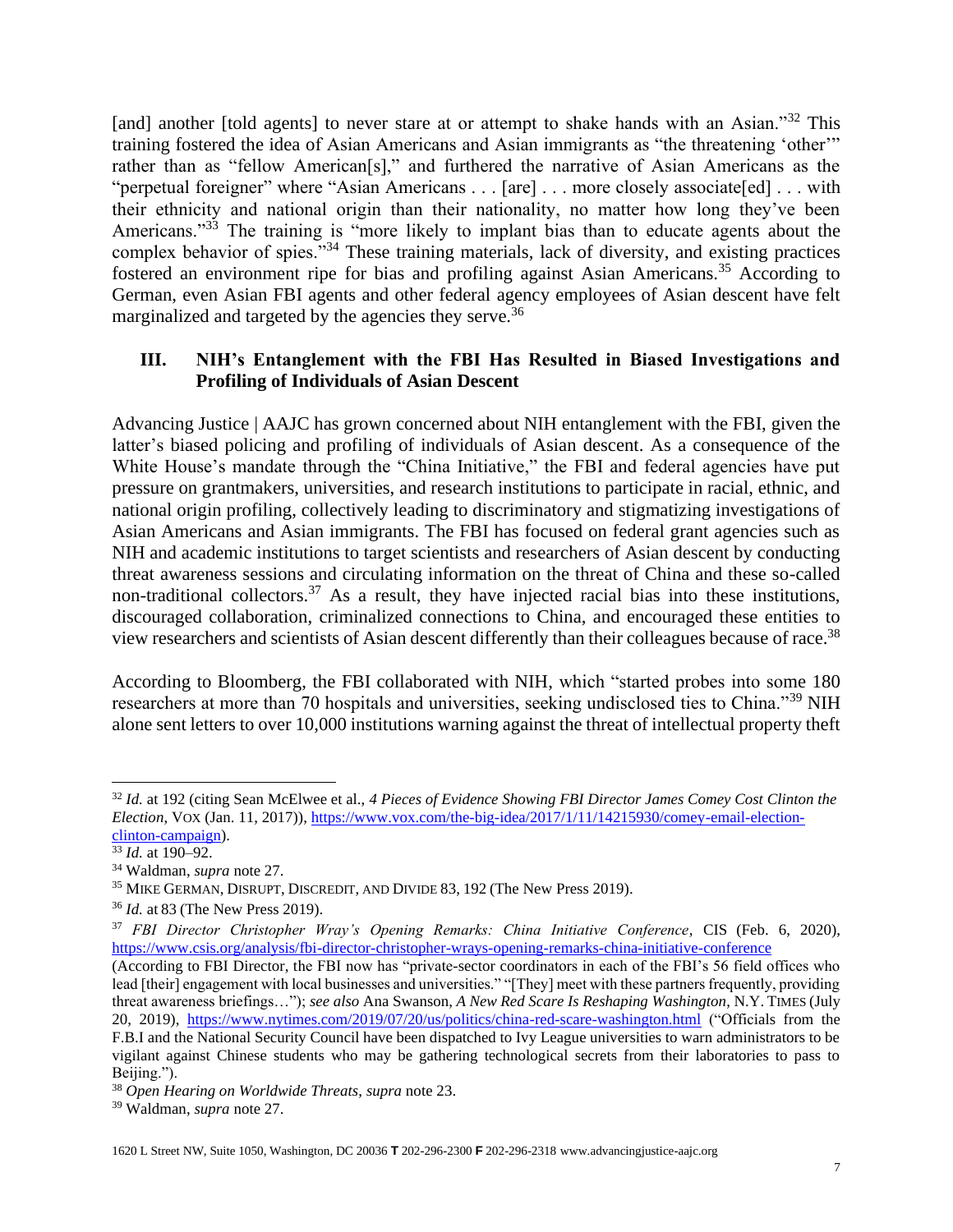by foreign nationals.<sup>40</sup> NIH also sent about 180 letters to over 60 U.S. institutions regarding the non-disclosure issue.<sup>41</sup> NIH investigations have resulted in dismissals, resignations, and terminations of Asian American scientists, such as at the MD Anderson Cancer Center.<sup>42</sup> In a presentation to a senior advisory panel, Michael Lauer, NIH's head of extramural research, stated that 82% of those under investigation are of Asian descent. These investigations, along with Mr. Lauer's statement, suggest that these strategic decisions and investigations are often based on broad generalizations and an inherent distrust of those of Asian descent.<sup>43</sup>

### **IV. Racially Biased Prosecutions Caused Immense Harm to Asian American and Asian Immigrant Communities**

Despite the ongoing issues of implicit bias, discrimination, and race- and ethnicity-based profiling, the U.S. government continues investigative and prosecutorial efforts that cause immense harm to Asian Americans and Asian immigrants. American citizens such as Wen Ho Lee, Guoqing Cao, Shuyu Li, Sherry Chen, and Xiaoxing Xi have already suffered harm from these unwarranted investigations and prosecutions. The use of stereotypes and biases prevalent in the FBI is extremely harmful and leads to the wrongful prosecutions of individuals subjected to profiling. As former FBI agent German has stated, "The [FBI] training is a form of othering, which is a dangerous thing to do to a national security workforce learning to identify the dangerous 'them' they're supposed to protect 'us' from."<sup>44</sup>This danger of othering is all too real for many Asian Americans. Their cases show ongoing bias, discrimination, and race- and ethnicity-based profiling of individuals of Asian descent by the U.S. government.

In December 1999, the government prosecuted Wen Ho Lee, a Taiwanese American scientist, accusing him of passing secrets to the Chinese government about a U.S. nuclear program despite lacking evidence of espionage.<sup>45</sup> Although Lee received restitution, great damage had been done. In addition to suffering from a damaged reputation, he spent nine months in solitary confinement and was denied basic legal protection under the law.<sup>46</sup> At Mr. Lee's dismissal hearing, federal District Court Judge James A. Parker apologized to him and reproached the government's conduct.<sup>47</sup>

<sup>40</sup> Chia-Yi Hou, *Three Researchers Ousted from MD Anderson,* THE SCIENTIST (Apr. 22, 2019) https://www.thescientist.com/news-opinion/three-researchers-ousted-from-md-anderson-65772.

<sup>41</sup> Chia-Yi Hou, *More Scientists Dismissed for Undisclosed Foreign Ties, Says NIH,* THE SCIENTIST (Jun. 28, 2019), https://www.the-scientist.com/news-opinion/more-scientists-dismissed-for-undisclosed-foreign-ties--saysnih-66060.

<sup>42</sup> *Id.*

<sup>43</sup> Jeffrey Mervis, *Fifty-four Scientists Have Lost Their Jobs as a Result of NIH Probe into Foreign Ties*, SCI. MAG. (June 12, 2020), https://www.sciencemag.org/news/2020/06/fifty-four-scientists-have-lost-their-jobs-resultnihprobe-foreign-ties.

<sup>44</sup> Waldman, *supra* note 27.

<sup>45</sup> *See United States v. Wen Ho Lee*, 79 F. Supp. 2d 1280 (1999); Lowen Liu, *Just the Wrong Amount of American*, SLATE (Sept. 11, 2016), https://slate.com/news-and-politics/2016/09/the-case-of-scientist-wen-ho-lee-and-chineseamericans-under-suspicion-for-espionage.html.

<sup>46</sup> *Id.*

<sup>47</sup> *Statement by Judge in Los Alamos Case, with Apology for Abuse of Power*, N.Y. TIMES (Sept. 14, 2000), [https://www.nytimes.com/2000/09/14/us/statement-by-judge-in-los-alamos-case-with-apology-for-abuse-of](https://www.nytimes.com/2000/09/14/us/statement-by-judge-in-los-alamos-case-with-apology-for-abuse-of-power.html)[power.html.](https://www.nytimes.com/2000/09/14/us/statement-by-judge-in-los-alamos-case-with-apology-for-abuse-of-power.html)

<sup>1620</sup> L Street NW, Suite 1050, Washington, DC 20036 **T** 202-296-2300 **F** 202-296-2318 www.advancingjustice-aajc.org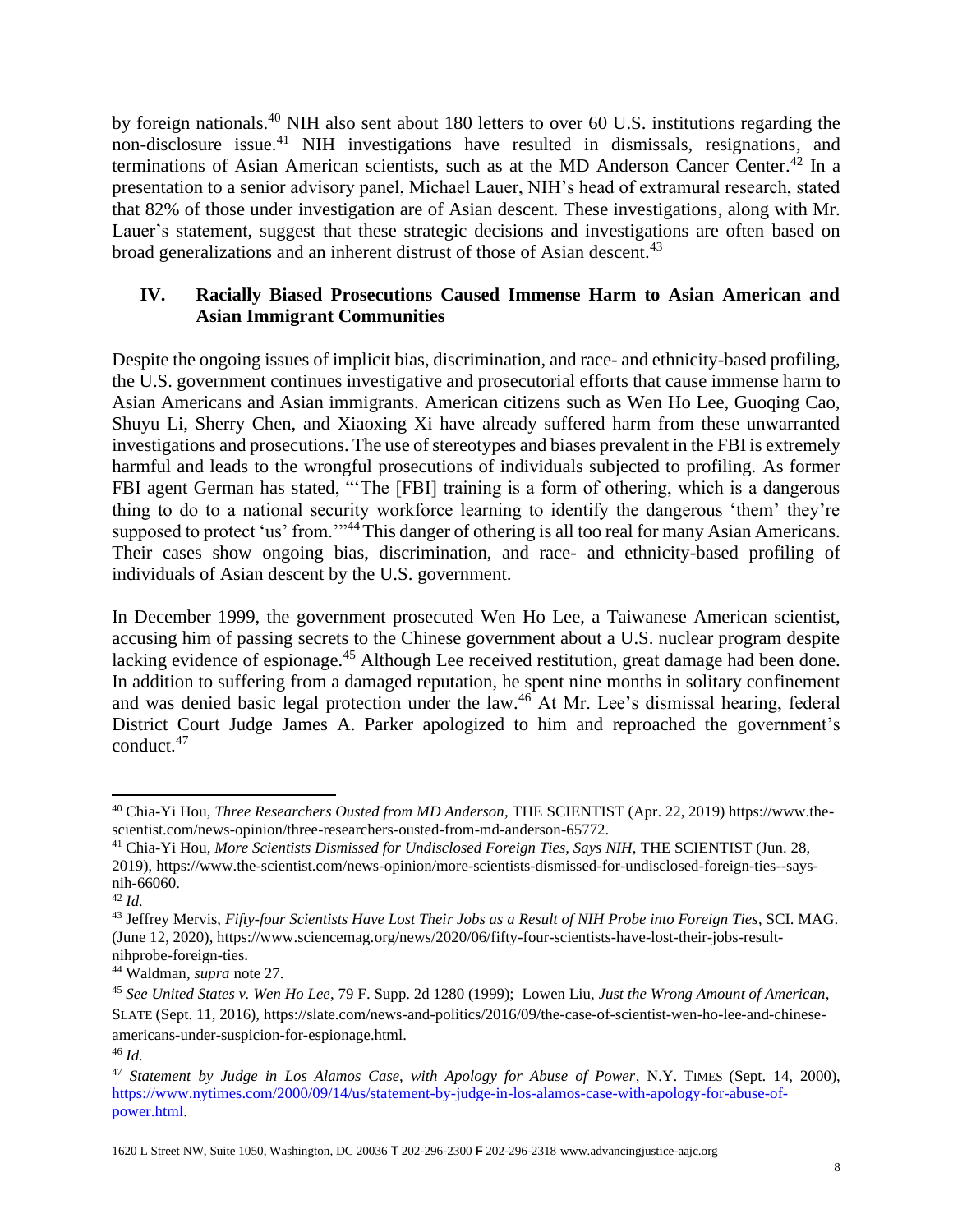Despite the injustice in Mr. Lee's case, the government continues to bring indictments based on faulty and unclear grounds against Asian scientists. In 2013, a federal grand jury indicted two former Eli Lilly & Co. senior biologists, Guoqing Cao and Shuyu "Dan" Li, on charges of stealing nine drug discovery trade secrets and passing them to a Chinese drug company.<sup>48</sup> The U.S. attorney's office later requested the dismissal of all charges but neglected to specify the reasons for doing so.

In 2014, federal agents accused Sherry Chen, a Chinese American hydrologist, then employed at the National Weather Service, of using a stolen password to download information from a federal dam database and of lying about meeting with a high-ranking Chinese official.<sup>49</sup> Ms. Chen had sent publicly available information to a former classmate in China and then connected him to a colleague for further information about his inquiry.<sup>50</sup> The colleague reported her.<sup>51</sup> During the course of the investigation, investigators asked Ms. Chen when she last saw a former classmate. She told them, "I think 2011" when they had actually met in 2012.<sup>52</sup> Prosecutors then sought to convict her of making a false statement before later dropping all charges.<sup>53</sup> While the DOJ dropped the case after finding no evidence of espionage, the United States Department of Commerce announced in 2015 its plan to fire Ms. Chen. Although the federal Merit Systems Protection Board in April 2018 ruled in favor of her reinstatement and suggested that Commerce Department officials had buried exculpatory evidence, the Department still plans to appeal the ruling and proceed with her dismissal.<sup>54</sup>

In 2015, the DOJ accused Xiaoxing Xi, a Chinese American physics professor at Temple University, of sharing sensitive technology with Chinese scientists—essentially casting him as a Chinese spy.<sup>55</sup> As "proof" of its accusations, the FBI pointed to email exchanges between Professor Xi and his colleagues in China that the government had obtained. But, in reality, the emails had nothing to do with the FBI's claims: they instead consisted of routine academic correspondence about Professor Xi's own research, which had been public for years. After Professor Xi and his defense attorneys presented this information to prosecutors, the government

<sup>48</sup> *Feds dismiss charges against former Eli Lilly scientists accused of stealing trade secrets*, INDY STAR (Dec. 5, 2014), https://www.indystar.com/story/news/crime/2014/12/05/feds-dismiss-charges-former-eli-lilly-scientistsaccused-stealing-trade-secrets/19959235/.

<sup>49</sup> Nicole Perlroth, *Accused of Spying for China, Until She Wasn't*, N.Y. TIMES (May 9, 2015), [https://www.nytimes.com/2015/05/10/business/accused-of-spying-for-china-until-she-wasnt.html.](https://www.nytimes.com/2015/05/10/business/accused-of-spying-for-china-until-she-wasnt.html) <sup>50</sup> Kim, *supra* note 10, at 774.

<sup>51</sup> *Id.*

<sup>52</sup> *Id.*

<sup>53</sup> *Id.*

<sup>54</sup> Perlroth, *supra* note 49; Nicole Perlroth, *Cleared of Spying for China, She Still Doesn't Have Her Job Back*, N.Y. TIMES (May 17, 2018), [https://www.nytimes.com/2018/05/17/technology/sherry-chen-national-weather-](https://www.nytimes.com/2018/05/17/technology/sherry-chen-national-weather-service.html)

[service.html;](https://www.nytimes.com/2018/05/17/technology/sherry-chen-national-weather-service.html) *Chen v. Dep't of Commerce*, No. CH-0752-17-0028-I-1, 2018 WL 2128716 (Apr. 23, 2018); *Statement in Response to DOC Filing Appeal*, SHERRY CHEN DEFENSE FUND,

[https://www.sherrychendefensefund.org/uploads/9/9/2/8/99280080/statement\\_in\\_repsonse\\_to\\_doc\\_filing\\_appeal\\_20](https://www.sherrychendefensefund.org/uploads/9/9/2/8/99280080/statement_in_repsonse_to_doc_filing_appeal_20180618.pdf)\_ [180618.pdf.](https://www.sherrychendefensefund.org/uploads/9/9/2/8/99280080/statement_in_repsonse_to_doc_filing_appeal_20180618.pdf)

<sup>55</sup> Matt Apuzzo, *U.S. Drops Charges That Professor Shared Technology with China*, N.Y. TIMES (Sept. 11, 2015), [https://www.nytimes.com/2015/09/12/us/politics/us-drops-charges-that-professor-shared-technology-with](https://www.nytimes.com/2015/09/12/us/politics/us-drops-charges-that-professor-shared-technology-with-china.html)[china.html.](https://www.nytimes.com/2015/09/12/us/politics/us-drops-charges-that-professor-shared-technology-with-china.html)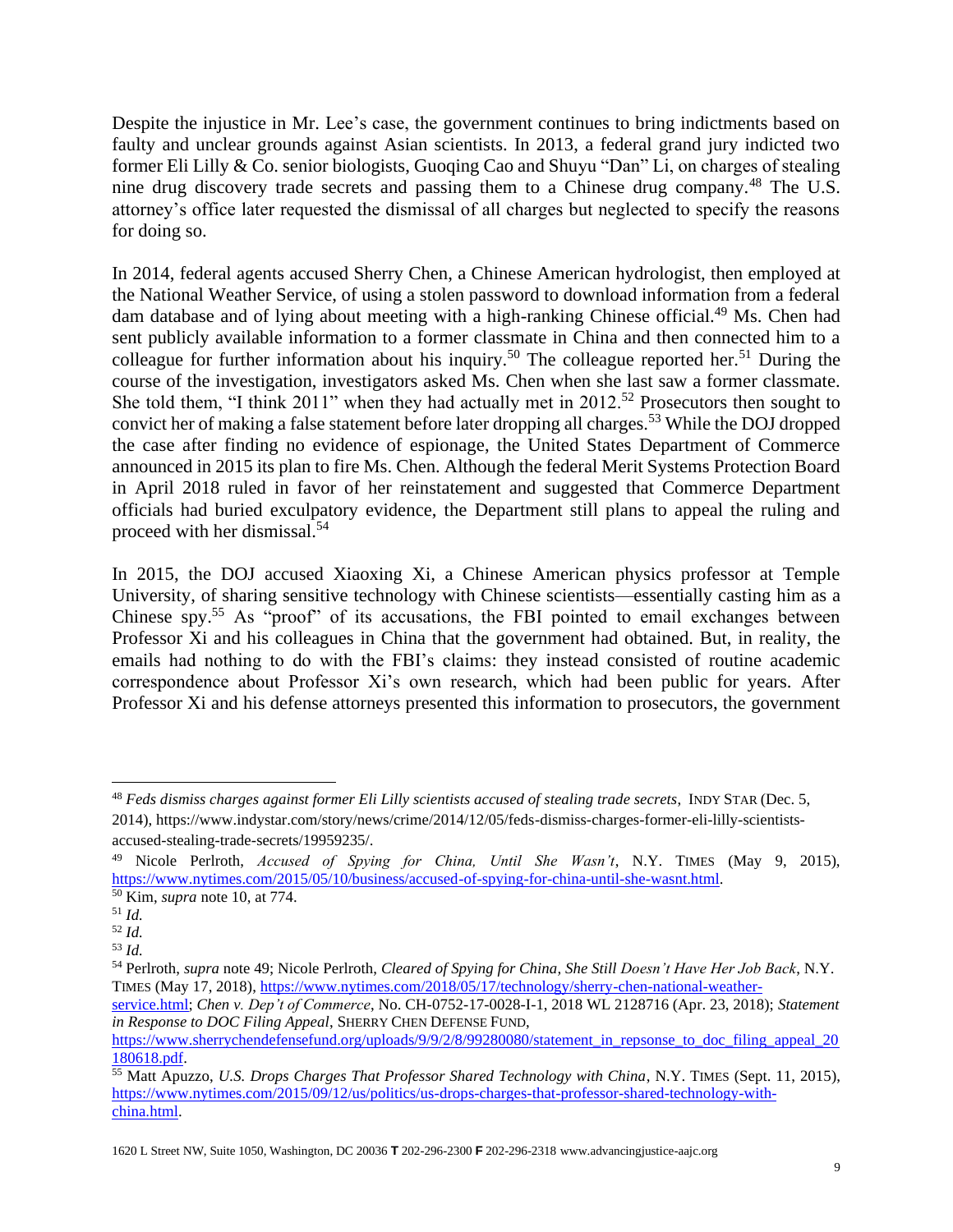dismissed its indictment.<sup>56</sup> However, once again, the damage to Professor Xi's reputation was done and to date, there has been no apology or compensation by the government.

These cases lead us to believe that race and ethnicity-based profiling are indeed driving these prosecutions.<sup>57</sup> Examined in conjunction, these cases validate a disturbing yet ongoing trend—the criminalization of Asian Americans in the name of national security. When a subset of the population is regarded as "perpetual foreigners" or as "the other," national security arguments can too easily overshadow civil and human rights considerations.

Wei Su, a former scientist for the U.S. Army, is an example of a government employee impacted by bias against Asian Americans. Despite 24 years of working for the government without incident, Mr. Su found himself in the midst of an FBI investigation in 2011 when he was placed under surveillance, threatened with arrest, and stripped of his security clearance.<sup>58</sup> Although the FBI began to interrogate him in 2011, Mr. Su believes that the investigations started much earlier.<sup>59</sup> The investigation was eventually dropped.<sup>60</sup> Then, in 2015, the Pentagon's Consolidated Adjudications Facility ("CAF") suspended his security clearance based on false evidence.<sup>61</sup> For years, Mr. Su fought to clear his name. Finally, in May 2019, the CAF sent Mr. Su a letter rescinding the Pentagon's previous letters that suspended and revoked his security clearance.<sup>62</sup> According to this letter, the Pentagon's previous letters suspending and revoking his security clearance were "not accurate."<sup>63</sup> Despite not doing anything wrong, Mr. Su found himself under investigation by the FBI, and his life upended. Even after CAF rescinded the Pentagon's previous letters that suspended and revoked his security clearance, Mr. Su is still extremely cautious about his actions.<sup>64</sup> To this day, Mr. Su does not know why the FBI investigated him.<sup>65</sup>

The prosecutions of Asian American scientists and ongoing investigations have harmed not just individuals but have rippled out into the Asian American community in the United States as a whole. As discussed below, the government's broad suspicion of Asian American and Asian immigrant scientists has created an environment of uncertainty and fear for the community across the country. Even individuals who have not been prosecuted have been driven from the country they consider home and have suffered immeasurable harm to their livelihood, relationships, and personal health. Moreover, there is a pervasive "psychological fear" among scientists of Chinese origin in an environment that has increasingly become hostile to them.<sup>66</sup> A former MIT engineering postdoc who is now in Beijing described FBI investigations as "scary" and wished to remain

<sup>56</sup> *Id.*

<sup>57</sup> *See Racial Profiling*, *supra* note 21.

<sup>58</sup> Waldman, *supra* note 27.

<sup>59</sup> *Id.*

<sup>60</sup> *Id.*

<sup>61</sup> *Id.*

<sup>62</sup> *Id.*

<sup>63</sup> *Id.*

<sup>64</sup> Gisela Perez Kusakawa, *Concern for the Younger Generation: The Targeting and Profiling of Chinese and Asian Americans and Immigrants*, ADVANCING JUSTICE | AAJC (Aug. 14, 2020), https://advancingjustice-aajc.org/dr-suprofiling-chinese-american-immigrants.

<sup>65</sup> *Id.*

<sup>66</sup> Elie Dolgin, 'Psychological Fear': MIT Scientists of Chinese Origin Protest Toxic US Climate, NATURE (July 2, 2019), https://www.nature.com/articles/d41586-019-02063-z.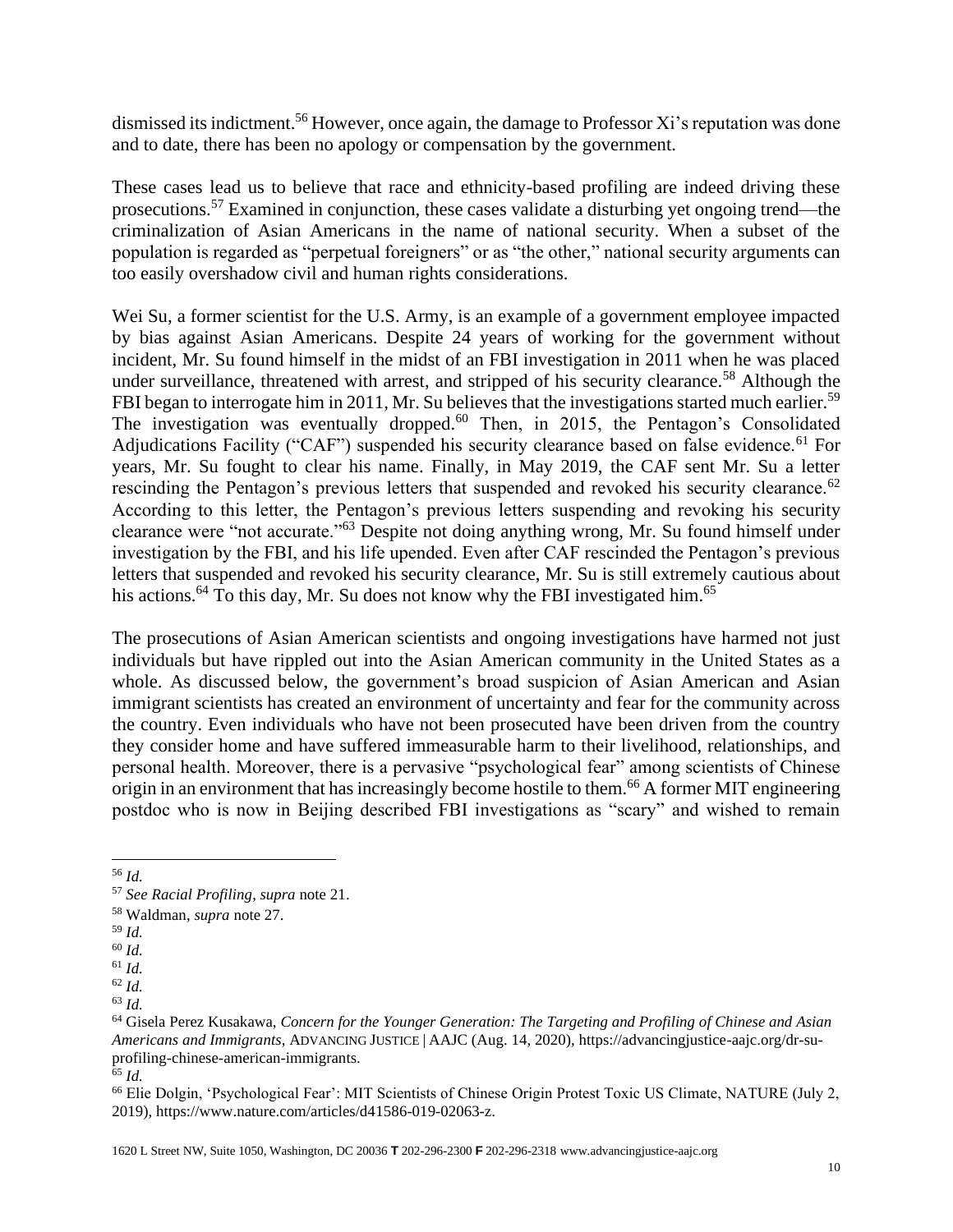anonymous.<sup>67</sup> He was questioned about his involvement in China's Thousand Talents Plan, and said that "[he] fe[lt] like [he] was unfairly targeted just because [he's] Chinese."<sup>68</sup>

As another example, in Cincinnati, Ohio, there are reports of FBI intimidation and harassment of Chinese employees and professors at the University of Cincinnati.<sup>69</sup> Eric Palmer, the Executive Director of the local chapter of the American Association of University Professors, stated that the FBI contacted at least three faculty members at the university in 2018 in connection to China's Thousand Talents programs.<sup>70</sup> According to Mr. Palmer, FBI agents harassed these individuals by showing up both at their workplace and at their homes.<sup>71</sup> FBI agents then asked some faculty members "to turn over information about other Chinese national faculty members with at least an implicit threat that if they don't, they will be investigated further."<sup>72</sup> Mr. Palmer considers the government's approach to be "scare and authoritarian tactics" where the government "assum[es] Chinese scholars are trying to steal intellectual property" rather than determining whether "there's credible information pointing to individuals and investigate on that basis."<sup>73</sup>

The impact of these biases and profiling extends to international scholars, particularly to Asian students seeking to study and contribute to academia in the United States. FBI surveillance and prosecution of individuals of Asian descent has created a chilling effect at universities and fosters an environment of fear, discouraging students from studying here. According to the most recent State Department *Open Doors* report, there has been a 6.6% decrease in new international student enrollment in 2017–2018 which was double the rate of decrease from the previous year.<sup>74</sup> This marked "the first time America has seen a two-year decline," and signified the shift in perception by international students of how welcoming the United States is.<sup>75</sup> The loss of international students, including those from China, is a tremendous loss for the United States. Overall, foreign students contribute \$39 billion to our country, and have created or supported more than 455,000 jobs just within the 2017–2018 academic year. <sup>76</sup> Although Chinese students make up only 1.7% of the total U.S. higher education enrollment, they contributed to about \$12 billion to the U.S. economy in 2016, according to the State Department's *Open Doors* report.<sup>77</sup> Many of these students go on to become citizens and have families here in the United States.

Concerns about the impact of these investigations on human lives and for the academic arena are prevalent across universities. MIT, Yale University, Stanford University and at least eight other

- <sup>70</sup> *Id.*
- <sup>71</sup> *Id.*

<sup>67</sup> *Id.*

<sup>68</sup> *Id.*

<sup>69</sup> Bill Rinehart, *FBI Is 'Harassing' Some Chinese Citizens Says Academic Group*, WVXU (Aug. 26, 2019), https://www.wvxu.org/post/fbi-harassing-some-chinese-citizens-says-academic-group#stream/0.

<sup>72</sup> *Id.*

<sup>73</sup> *Id.*

<sup>74</sup> OPEN DOORS REPORT (2017/2018).

<sup>75</sup> *Id*.

<sup>76</sup> LOSING TALENT 1, 1 (2019).

<sup>77</sup> Statement of Ms. Jill, Welch, Deputy Executive Director for Public Policy NAFSA: Association of International Educators at the Hearing on Student Visa Integrity: Protecting Educational Opportunity and National Security at 9 (citing Institute of International Education. "Opening Doors Fact Sheet: China." Accessed September 13, 2019. https://p.widencdn.net/ymtzur/Open-Doors-2017-Country-Sheets-China.).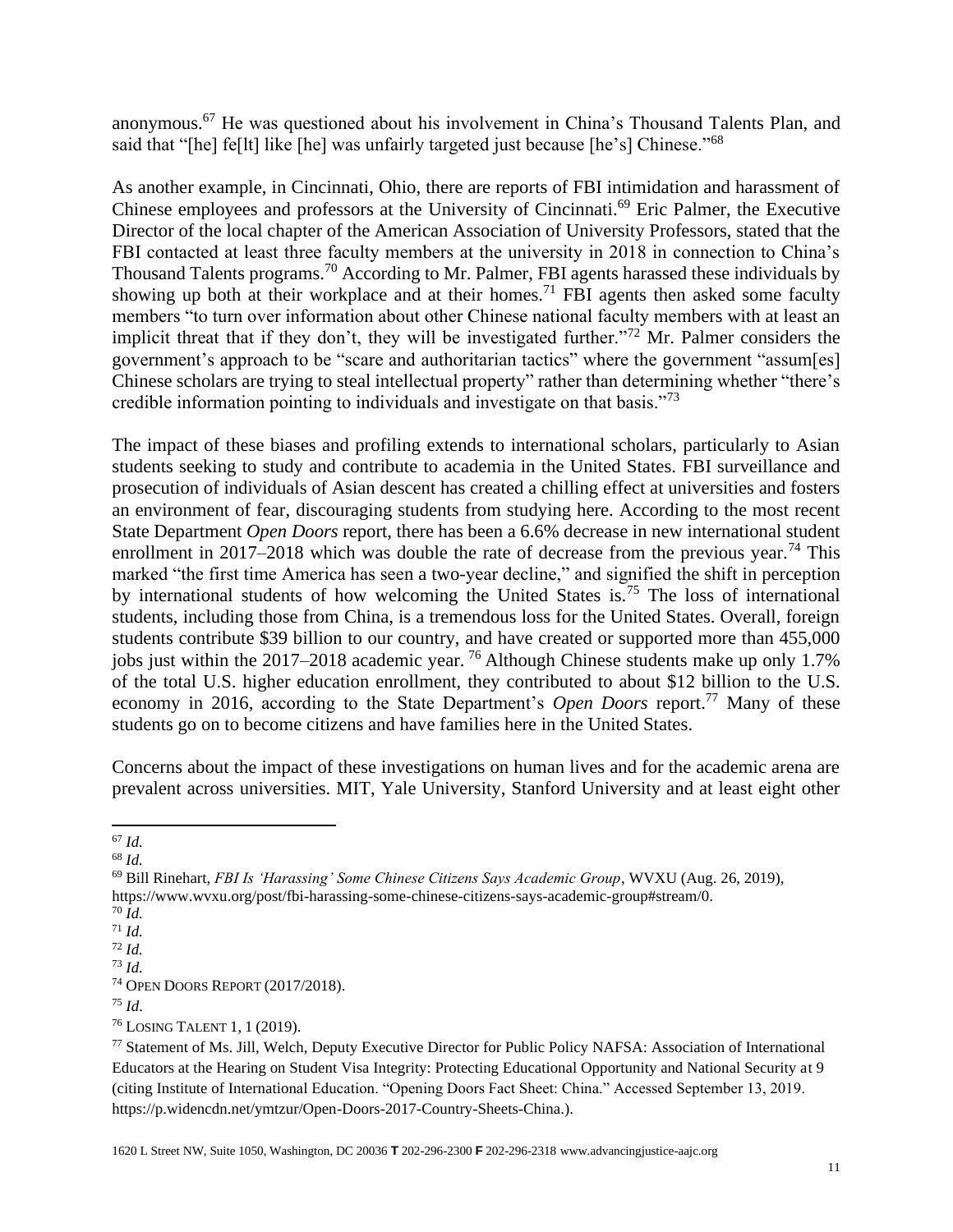institutions have issued statements detailing their concerns with the targeting of the Chinese scientists and academics.<sup>78</sup> However, many universities provide inadequate support to their faculty who find themselves targets of the U.S. government. Caught in the middle of the investigations and prosecutions, many scientists, professionals, and academics of Asian descent fear they will be criminalized under the government's broad net of suspicion. "The investigations have left Chinese and Chinese-American academics feeling 'that they will be targeted and that they are at risk,'" said Frank Wu, former president of C-100, a prominent Chinese American organization.<sup>79</sup> "People are living in fear."<sup>80</sup> The damage from the government's overzealous prosecutions has already harmed Americans and has now permeated various facets of our society, creating an environment of fear and impacting the actions and abilities of Chinese scientists and researchers today to work and live in the United States.

#### **V. Recommendations**

In order to address inequities in scientific research, NIH must first stop the surveillance and overbroad targeting of Asian Americans and immigrants, examine existing policies and procedures, and take steps to eliminate the bias and profiling that ruin innocent lives. The mass profiling of Asian communities harms American citizens and immigrants, creating fear nationwide. We provide the following recommendations to the federal government, including NIH, to take appropriate measures with input from community members to address the racial profiling and targeting of Asian Americans and Asian immigrants.

- 1) NIH is not a law enforcement agency and should not engage in surveillance or policing activities. It should minimize entanglements with the FBI which leads to bias and profiling of Asian Americans and Asian immigrants. It could do so by only sharing information with law enforcement where there is individualized suspicion of criminal activity.
- 2) NIH, along with other government grantmaking agencies and universities, should provide greater clarity in its guidelines and instructions regarding requirements for grant applications, disclosures, and conflicts of interest. Information should be provided about consequences for failure to adhere to requirements. Government grantmaking agencies and universities can and should take steps to educate grantees and potential grantees about the need for disclosures and conflicts of interest, including as they relate to the activities with the Chinese government, Chinese universities, and Chinese corporations or nationals. But they can do so without targeting researchers of Asian descent for special scrutiny and criminalizing minor conduct and mistakes that end careers and cause financial ruin.
- 3) Any new rules or clarification of existing rules should be applied to conduct prospectively, as much as possible. People should not be punished for past, lawful scientific collaboration with Chinese research institutions or honorary programs, by being summarily denied for any future federal government funding opportunities.

<sup>78</sup> Dolgin, *supra* note 66.

<sup>79</sup> Gina Kolata, *Vast Dragnet Targets Theft of Biomedical Secrets for China*, N.Y. TIMES (Nov. 4, 2019), https://www.nytimes.com/2019/11/04/health/china-nih-scientists.html. <sup>80</sup> *Id.*

<sup>1620</sup> L Street NW, Suite 1050, Washington, DC 20036 **T** 202-296-2300 **F** 202-296-2318 www.advancingjustice-aajc.org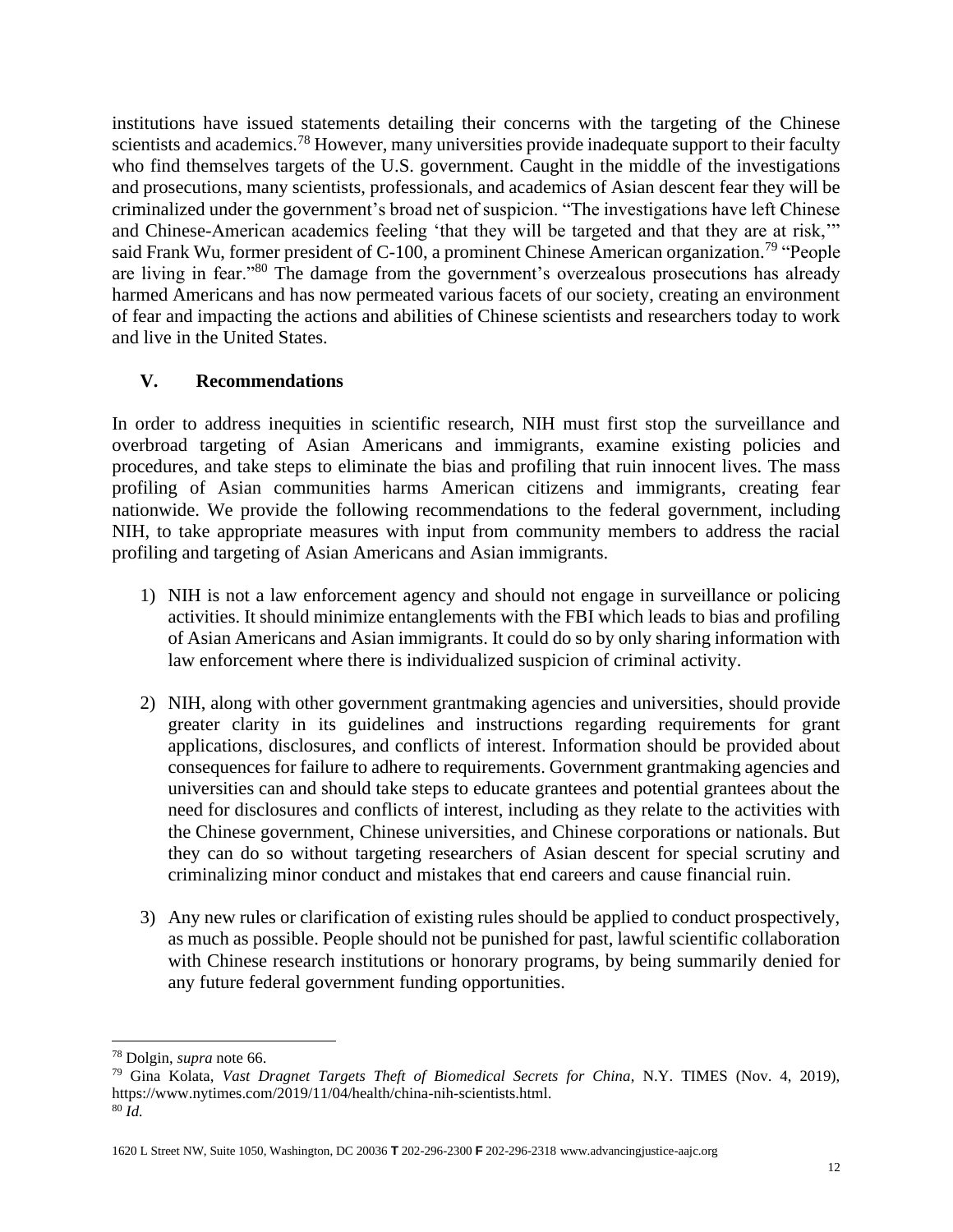- 4) As new and clearer guidelines are created, faculty, staff, and scholars should have the opportunity to adjust their previous forms and provide any additional disclosures without being prosecuted or facing negative employment consequences. Most Asian American and immigrant scientists under surveillance under the China Initiative have nothing to hide and would openly share any of their past activities if they did not fear prosecution.
- 5) NIH should examine existing procedures to find ways to improve and eliminate bias, both explicit and implicit. NIH should review training materials, testimony, and presentations regarding economic espionage for evidence of bias, remove it, and take remedial action to address it. We urge caution in the use of anti-China rhetoric. While there are valid reasons to critique the policies and actions of the Chinese government, broader anti-China statements can contribute to and inflame bias against Asian Americans and immigrants.
- 6) NIH should include the needs and concerns of Asian Americans in its efforts to address racial equity. It should engage with Asian American community leaders and communitybased organizations to ensure a better understanding of the needs of the community and the impact of discrimination on Asian Americans. NIH should increase engagement with civil rights organizations and impacted communities to minimize the impact of bias in hiring, admissions, and grant approvals.

Thank you for the opportunity to submit comments on the American scientific research environment. Please do not hesitate to contact Gisela Perez Kusakawa or Megan Essaheb to provide further information.

Gisela Perez Kusakawa NAPABA Law Foundation Community Law Fellow [gkusakawa@advancingjustice-aajc.org](mailto:gkusakawa@advancingjustice-aajc.org) Asian Americans Advancing Justice - AAJC

Megan Essaheb Director of Immigration Advocacy [messaheb@advancingjustice-aajc.org](mailto:messaheb@advancingjustice-aajc.org) Asian Americans Advancing Justice – AAJC

Asian Americans Advancing Justice - AAJC Advancing Justice - Asian Law Caucus Advancing Justice - Atlanta Advancing Justice - Chicago Advancing Justice - Los Angeles AAUP Chapter, NYU ACCESS of WNY American Civil Liberties Union American Muslim Empowerment Network (AMEN) American-Arab Anti-Discrimination Committee (ADC) Anti-Defamation League APA Justice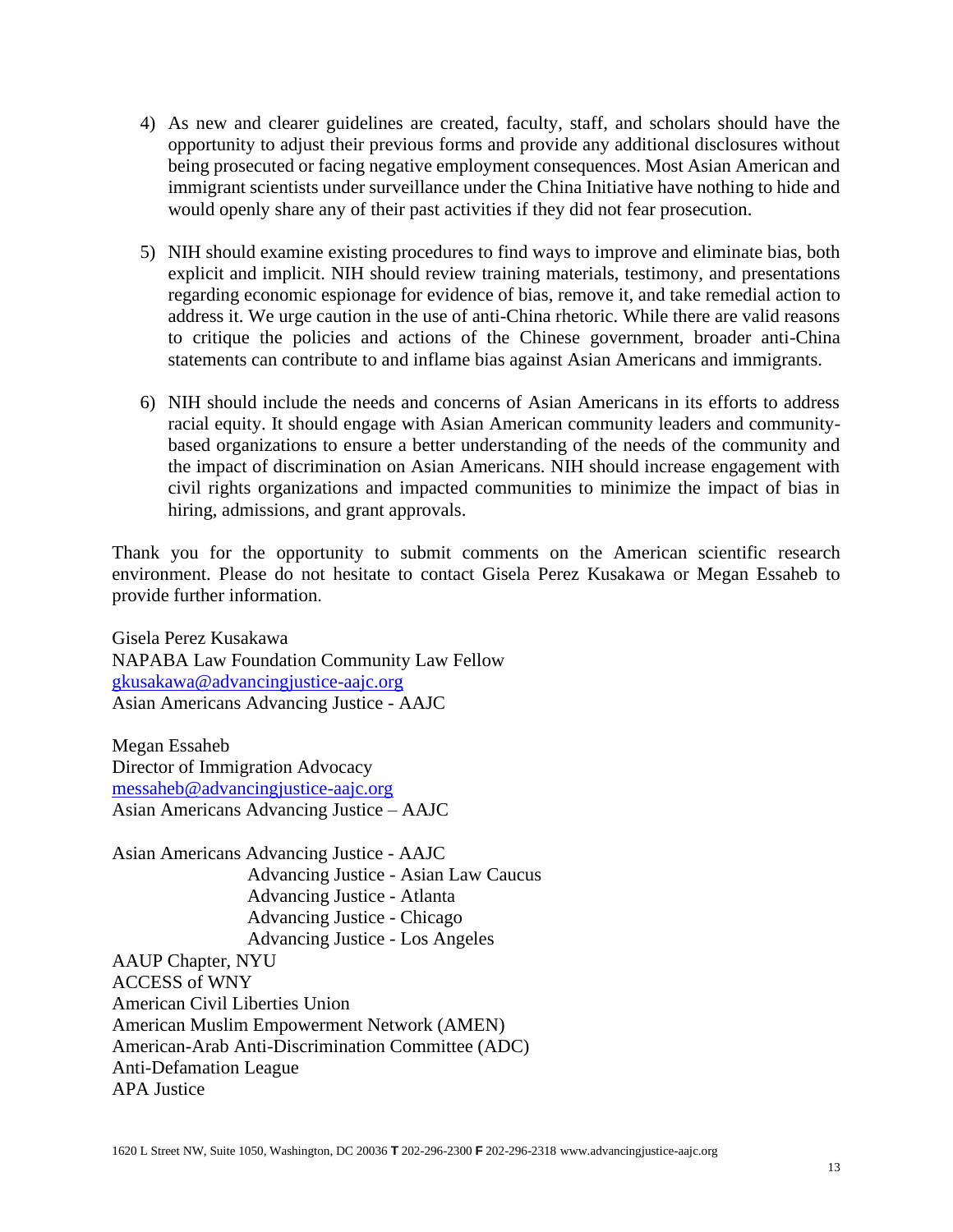APAPA Albany Chapter APAPA GBC APAPA Greater-Fremont Chapter APAPA Ohio APAPA, Bay Area Region APAPA-San Francisco APAPA-UTC Asian American Federation of Florida Asian Caribbean Exchange Asian Community & Cultural Center Asian Pacific American Labor Alliance, AFL-CIO Asian Pacific Community in Action Asian Pacific Islander American Public Affairs - Los Angeles Chapter Asian Pacific Islander American Public Affairs (APAPA) Asian Pacific Islander American Public Affairs Association Asian Pacific Islander American Public Affairs Association (APAPA) - San Diego Chapter Asian Pacific Islander American Public Affairs Association (APAPA) New York Asian Services in Action, Inc. Asian/Pacific Islander Domestic Violence Resource Project Association of Chinese Americans in Cancer Research (ACACR) CASA CCHMC Chinese for Affirmative Action Chinese-American Oceanic and Atmospheric Association Chinese-American Planning Council (CPC) Christine Chin Ryan Civic Leadership USA Community Organizing for Radical Empathy Defending Rights & Dissent Demand Progress Education Fund Disability Rights Education & Defense Fund Florida Asian Services Hindus of Greater Houston Hmong Nationality Organization Houston Coalition Against Hate Indian Horizon of Florida Islamic Networks Group (ING) Laotian American National Alliance Legal Aid at Work Montgomery County Civil Rights Coalition Muslim Justice League National Asian American Pacific Islander Mental Health Association National Association of Asian American Professionals National Association of Social Workers National Council of Asian Pacific Americans (NCAPA) National Immigration Law Center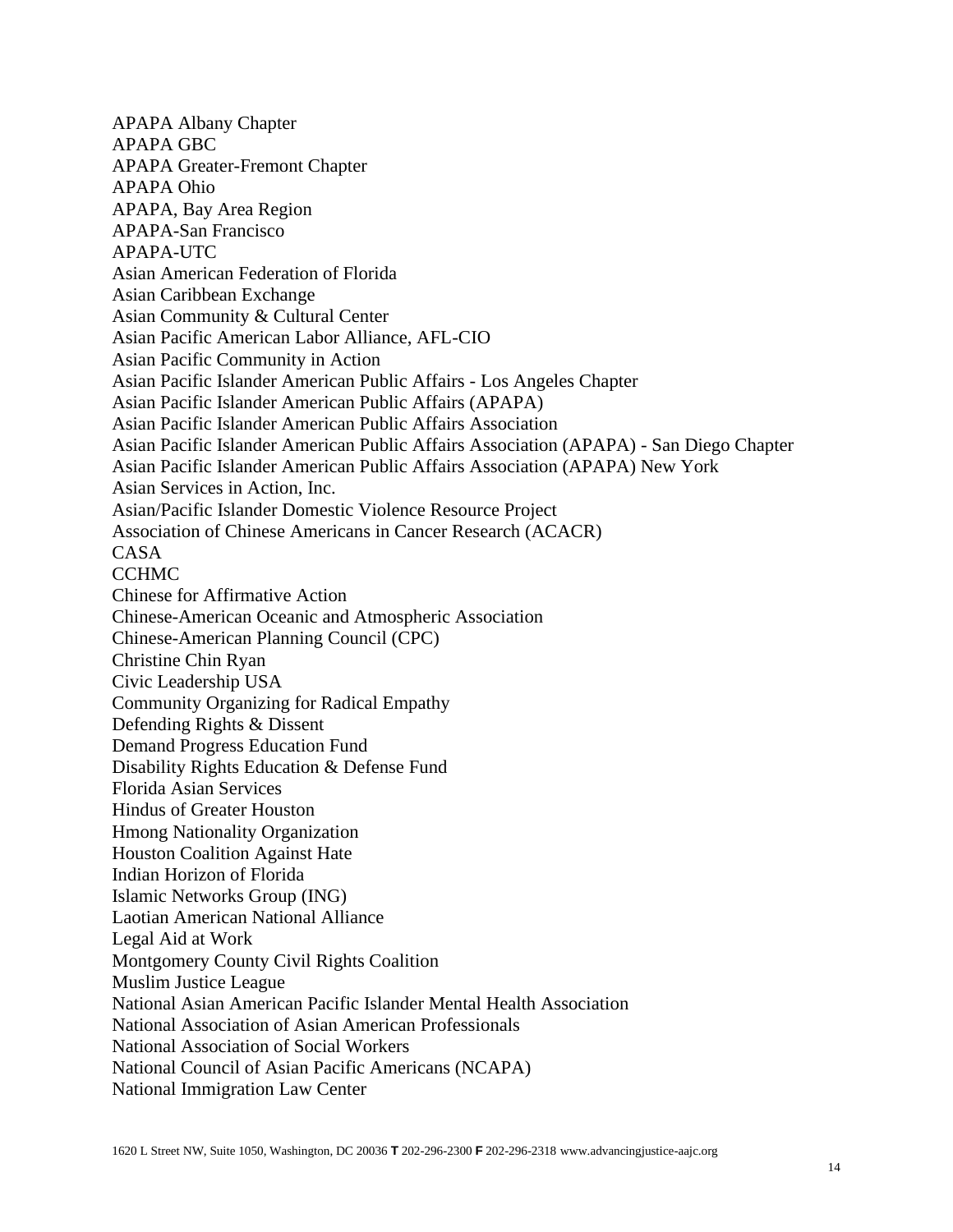National Iranian American Council National Network for Arab American Communities New York Sichuan Association, Inc. NPNA OAAHC OCA - Asian Pacific American Advocates OCA Greater Chicago OCA South Florida Chapter OCA-Greater Houston Ohio Asian American Pacific Islander Advisory Council Ohio Chinese American Association Project South Revolutionary Love Project SHK Global Health Sikh American Legal Defense and Education Fund (SALDEF) South Asian Americans Leading Together (SAALT) Southeast Asia Resource Action Center (SEARAC) Talem Consulting The Society of Chinese Bioscientists in America United Chinese American-CT Chapter VAYLA New Orleans Win Without War

Individuals:

Ambrose Ng Andrew Ross Angela Xiao Wu Anming Hu Arvind Rajagopal Biao Wang Bing Ren Bingcheng Wang Binhai Zheng Bolin Liu Carl Patton Chan Zhou Charlie Dong Chiang C Mei Chris Li Congcong He Da-Lin Zhang Dandi Qiao Dong Feng Chen Dongmin Liu Edward Ziff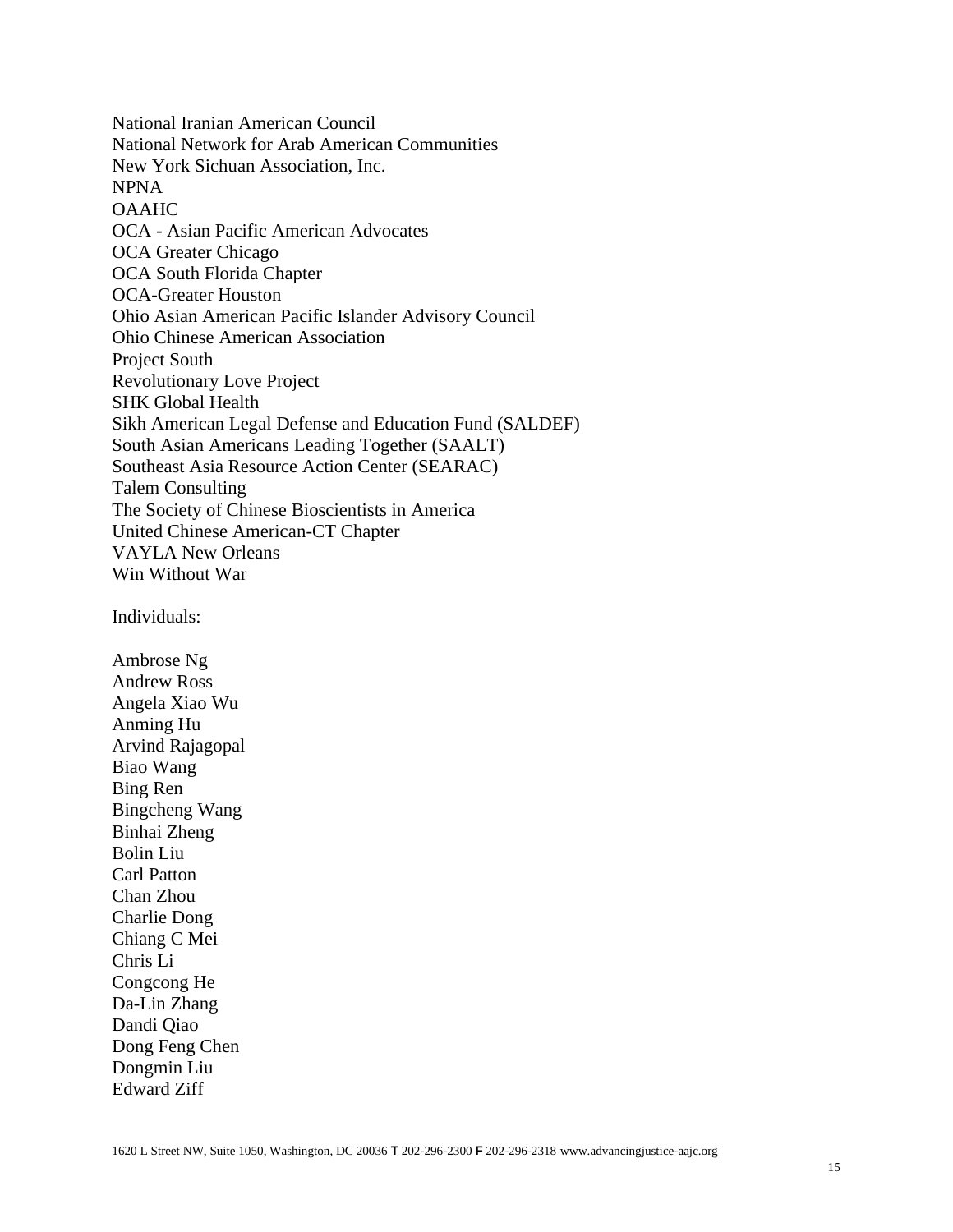Emily Sun Eugene Chen Fan Jiao Feng Liu Frank Yang Gen-Sheng Feng Guo-Min Li Haibin Ruan Haitao Wen Henry Dong Hongju Wu Hua Lu James Meixiong Jan Xie Jane Wu Jian Hua Jianzhu Chen Jing Li Jing Pu Jingwu Xie John King John M Archer Joshua Yuan Jun Liu Keer Sun Kent Ren Kevin Xiang Kun-Liang Guan Li Liu Li Wen Li Zhang Liang Zhou Lily Dong Ling Liu Ling Yang Liya Gu Long-Sheng Song Lu Cai Manu Goswami Meilian Liu Min Wu Min Wu Ming Xu Moosa Mohammadi Nathaniel J Traaseth Ning Zheng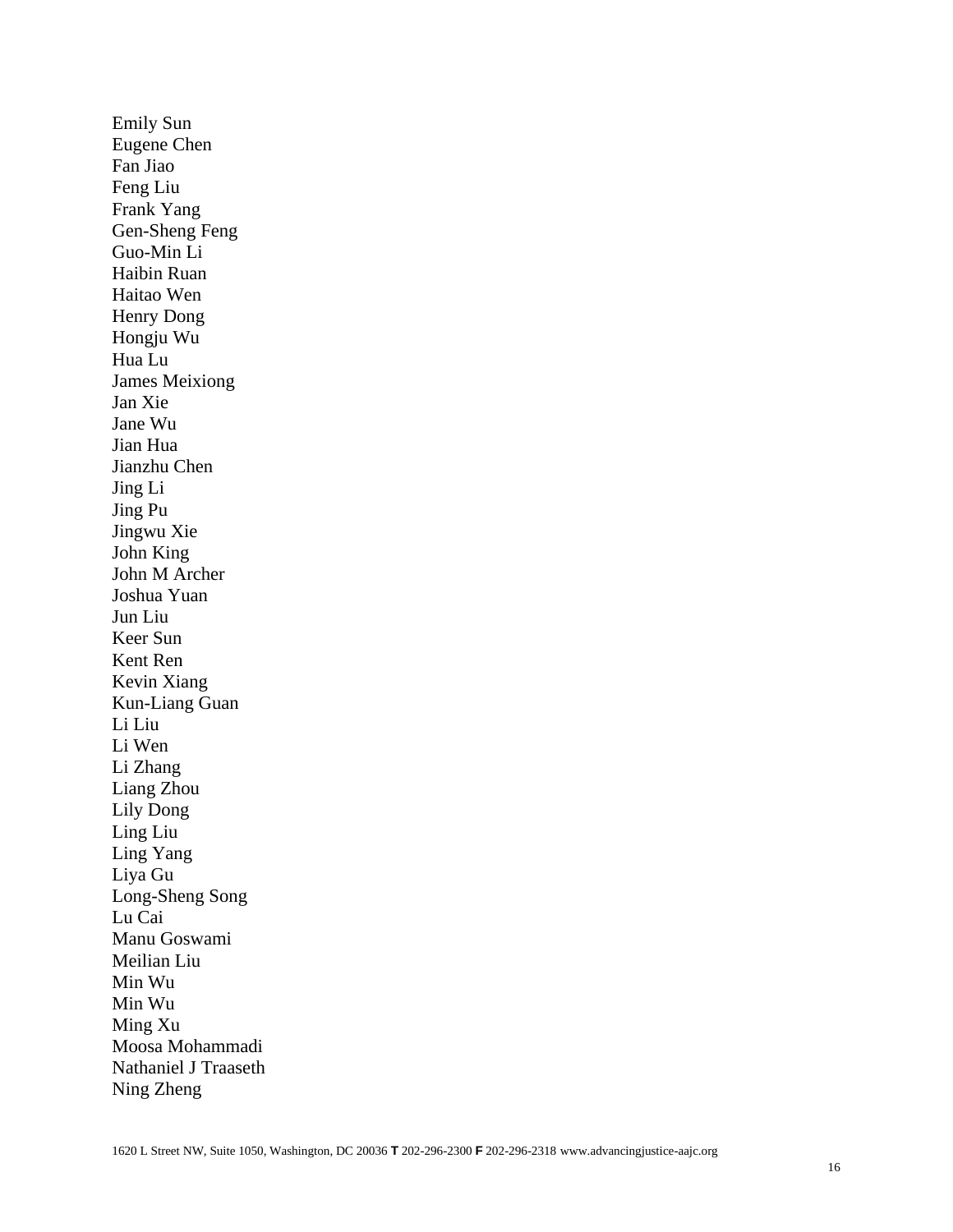Norman Zalkind Paige Best Patrick S. Moore Peng Jin Peng Xu Penghua Wang Peter X Ma Peter Yingxiao Wang Pinghui Feng Pingwen Xu Qiang Zhou Qing Zhang Qingzhong Kong Qisheng Tu Qiuhong Wang Qunfeng Dong Rebecca E Karl Regina Goetz Robert Fisher Rong Fang Rory Truex Ruiwen Zhang Shan-Lu Liu Shaorong Liu Sheng Wu Shengfang Jin Shengmin Yan Shiyuan Cheng Shou-Jiang Gao Shusheng Wang Stephen Chang Susan Yu Tac Phung Thuy Linh Tu Tianxi Cai Tracy Sun Tsan Sam Xiao Wang Min Wei Su Wenbiao Chen Willis Li Xia Yang Xiang-Dong Fu Xiaoming Jin Xiao-Ming Xu Xiaoyan Zhang